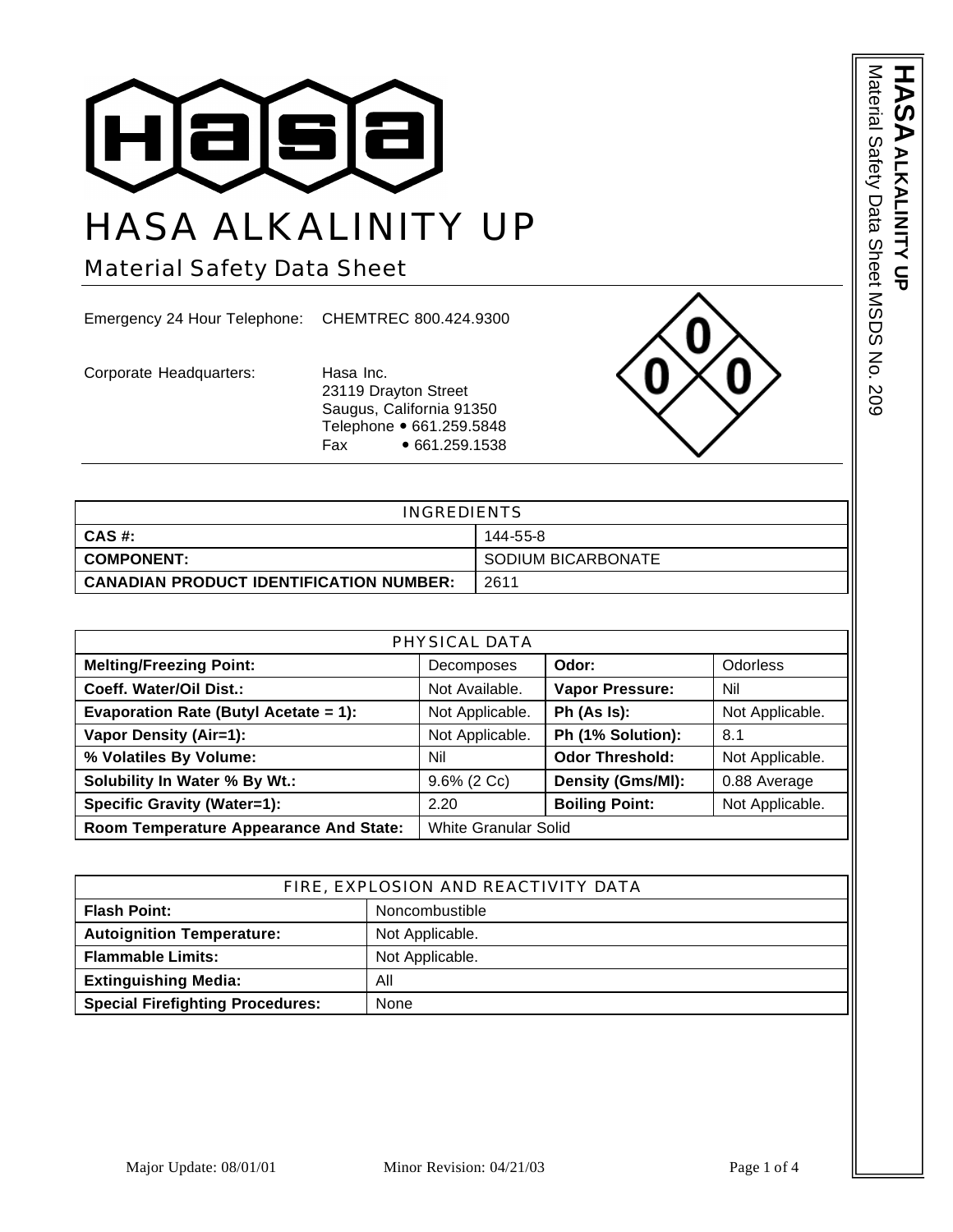| FIRE, EXPLOSION AND REACTIVITY DATA                                              |                                                                                                                                                                    |
|----------------------------------------------------------------------------------|--------------------------------------------------------------------------------------------------------------------------------------------------------------------|
| Degree Of Fire And Explosion Hazard:                                             | None                                                                                                                                                               |
| Stability:                                                                       | Stable                                                                                                                                                             |
| <b>Hazardous Polymerization:</b>                                                 | Will Not Occur.                                                                                                                                                    |
| <b>Conditions To Avoid:</b>                                                      | Contact With Acids Except Under Controlled Conditions. Carbon<br>Dioxide Gas Can Form In Confined Spaces Or Tanks When<br>Alkaline Products Contact Acid Products. |
| <b>Major Contaminants That Contribute</b><br>To Instability And Incompatibility: | None                                                                                                                                                               |
| Incompatibility:                                                                 | Reacts With Acids To Release Carbon Dioxide Gas And Heat.                                                                                                          |
| <b>Hazardous Decomposition Products:</b>                                         | None                                                                                                                                                               |
| <b>Sensitivity To Mech. Impact:</b>                                              | None                                                                                                                                                               |
| <b>Sensitivity To Static Discharge:</b>                                          | None                                                                                                                                                               |

| ROUTES OF EXPOSURE                |                          |  |
|-----------------------------------|--------------------------|--|
| <b>Eye Contact:</b>               | Mild Irritation (Rabbit) |  |
| <b>Skin Contact:</b>              | Mild Irritation (Human)  |  |
| <b>Skin Absorption:</b>           | No Data Available.       |  |
| Inhalation:<br>No Data Available. |                          |  |
| Ingestion:                        | Practically Non-Toxic.   |  |

| <b>EXPOSURE LIMITS</b> |                  |
|------------------------|------------------|
| <b>OSHA:</b>           | Not Established. |
| <b>ACGIH:</b>          | Not Established. |
| Other:                 | Not applicable.  |

| EFFECTS OF OVEREXPO SURE |                                                                                          |  |
|--------------------------|------------------------------------------------------------------------------------------|--|
| <b>Acute Exposure:</b>   | Sodium Bicarbonate is a GRAS (Generally recognized as Safe) food ingredient. No          |  |
|                          | significant toxicity is expected. Maybe irritating to the skin and eyes.                 |  |
| <b>Chronic Exposure:</b> | Administration of large doses of Sodium Bicarbonate to patients with renal insufficiency |  |
|                          | can produce Systemic Alkalosis.                                                          |  |

| EMERGENCY AND FIRST AID PROCEDURES |                                                                                                         |
|------------------------------------|---------------------------------------------------------------------------------------------------------|
| Eyes:                              | Flush with water for at least 15 minutes. If irritation persists obtain medical attention.              |
| Skin:                              | Wash with soap and water for 15 minutes. If irritation occurs and persists obtain medical<br>attention. |
| Inhalation:                        | Remove from exposure. If discomfort occurs and persists, obtain medical attention.                      |
| Ingestion:                         | Drink water to dilute. Obtain medical advice by phone.                                                  |
| <b>Decontamination</b>             | Wash with soap and water.                                                                               |
| Procedure:                         |                                                                                                         |
| Notes to                           | Internal Toxicity is low. Treatment follows standard protocols and is otherwise                         |
| Physician:                         | symptomatic and supportive.                                                                             |

HASA<br>ALKALINITY UP

**ALKALINITY UP**

Material Safety Data Sheet MSDS No. 209

Material Safety Data Sheet MSDS No. 209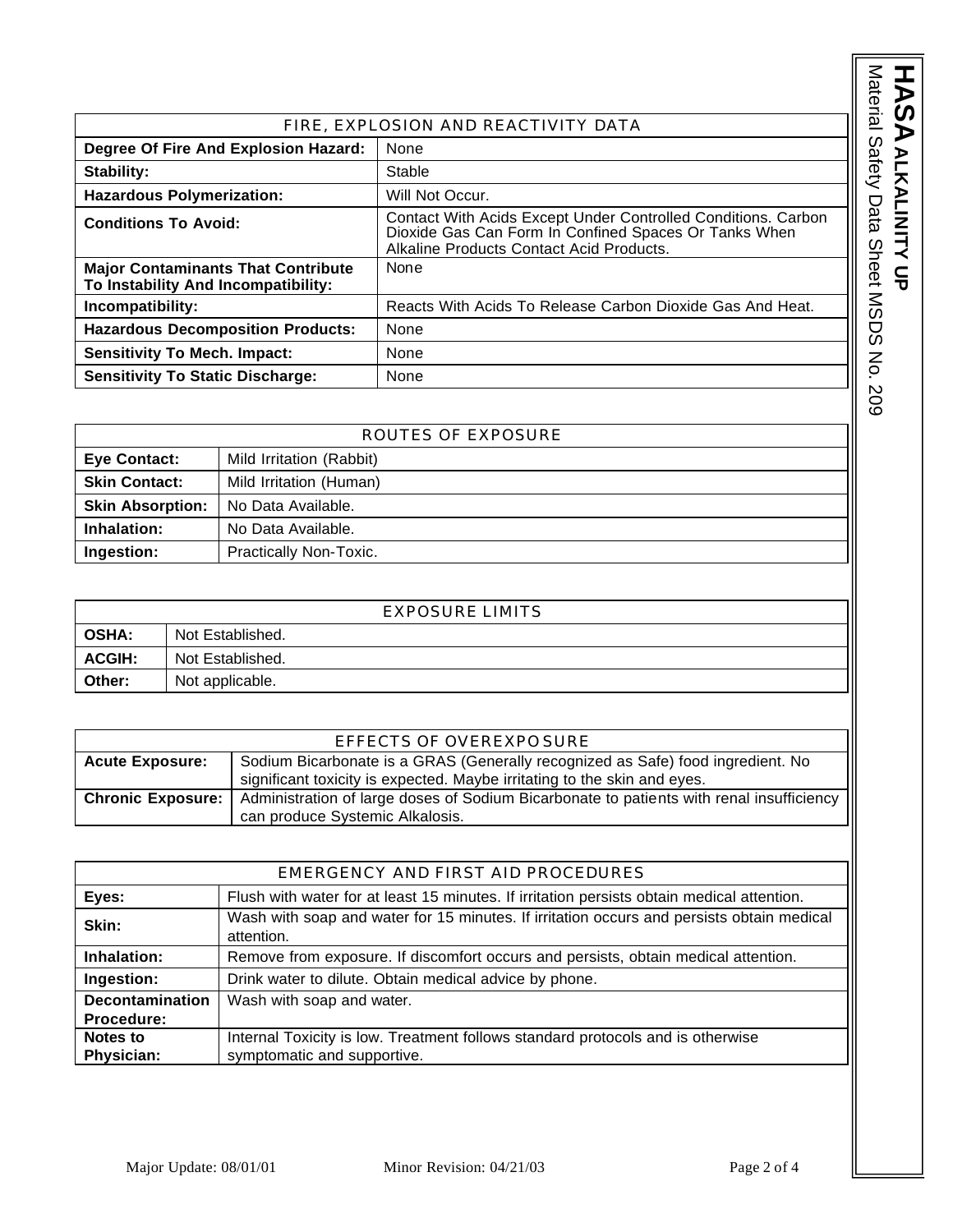|                                                                                                                                                        | SPECIAL PROTECTION                                                                                                                                                                                                    |  |
|--------------------------------------------------------------------------------------------------------------------------------------------------------|-----------------------------------------------------------------------------------------------------------------------------------------------------------------------------------------------------------------------|--|
| <b>Ventilation Requirements:</b><br>Use general room dilution or local exhaust ventilation when excessive dust is<br>expected in the work environment. |                                                                                                                                                                                                                       |  |
| <b>Recommended Personal Protective equipment:</b>                                                                                                      |                                                                                                                                                                                                                       |  |
| Wear MSHA-NIOSH approved Dust Respirator if excessive visible<br><b>Respiratory:</b><br>dust levels are expected.                                      |                                                                                                                                                                                                                       |  |
| Eyes:<br><b>Chemical Goggles</b>                                                                                                                       |                                                                                                                                                                                                                       |  |
| Glove:                                                                                                                                                 | General purpose                                                                                                                                                                                                       |  |
| <b>Special Clothing and Equipment:</b><br>Full cover clothing                                                                                          |                                                                                                                                                                                                                       |  |
| Footwear:<br>None                                                                                                                                      |                                                                                                                                                                                                                       |  |
|                                                                                                                                                        |                                                                                                                                                                                                                       |  |
| STORAGE AND HANDLING                                                                                                                                   |                                                                                                                                                                                                                       |  |
| when handling to minimize the dust generated.                                                                                                          | Store in cool, dry areas and away from other chemicals that may contaminate product. Minimize the free fall<br>Wear eve protection and MSHA/NIOSH approved dust respirator to prevent irritation where excessive dust |  |

## STORAGE AND HANDLING

Wear eye protection and MSHA/NIOSH approved dust respirator to prevent irritation where excessive dust may be expected. Carbon dioxide gas can form in confined spaces if Sodium Bicarbonate contacts acids. Do not enter confined spaces until they have been well ventilated and Carbon Dioxide and Oxygen levels have been determined to be safe. Continue to monitor atmosphere for Oxygen deficiency.

|                       | DISPOSAL, SPILL OR LEAK PROCEDURES                                                           |
|-----------------------|----------------------------------------------------------------------------------------------|
| <b>Procedure for</b>  | Sweep up as much as possible for Salvage or Disposal. Wash away residue with water.          |
| release or Spill:     |                                                                                              |
| <b>Waste Disposal</b> | If material cannot be salvaged, the preferred method of disposal is in a secured landfill in |
| method:               | accordance with all local, state and federal environmental regulations. Empty containers     |
|                       | may be incinerated or discarded as general trash.                                            |

| <b>TRANSPORTATION DATA</b>                           |                                           |  |
|------------------------------------------------------|-------------------------------------------|--|
| <b>DOT Proper Shipping Name:</b>                     | Sodium Bicarbonate                        |  |
| <b>DOT Classification:</b>                           | Non Hazardous                             |  |
| <b>DOT Labels:</b>                                   | Not Applicable.                           |  |
| <b>DOT Marking:</b>                                  | Not Applicable.                           |  |
| <b>DOT Placard:</b>                                  | Not Applicable.                           |  |
| <b>UN Number:</b>                                    | Not Applicable.                           |  |
| <b>Hazardous Substance:</b>                          | Not Applicable.                           |  |
| 4° STCC Number:                                      | Not Applicable.                           |  |
| <b>Emergency Accident Precautions and Procedure:</b> | None                                      |  |
| Precautions to be taken in Transportation:           | None                                      |  |
| Type packages:                                       | Railroad Hopper Cars, Hopper Trucks, Bags |  |
| <b>Other Shipping IDs:</b>                           | Not Applicable.                           |  |

| ADDITIONAL REGULATORY INFORMATION                                     |           |  |
|-----------------------------------------------------------------------|-----------|--|
| Material is reported in SPA TSCA Inventory List:<br>Yes               |           |  |
| Material is listed as a Carcinogen/Potential Carcinogen in following: |           |  |
| <b>NTP Annual Report:</b>                                             | <b>No</b> |  |
| <b>IARC Group I or II:</b>                                            | <b>No</b> |  |
| <b>OSHA 29CFR:</b>                                                    | <b>No</b> |  |

**ASA**<br>ASA<br>ALKALININ

**ALKALINITY UP**